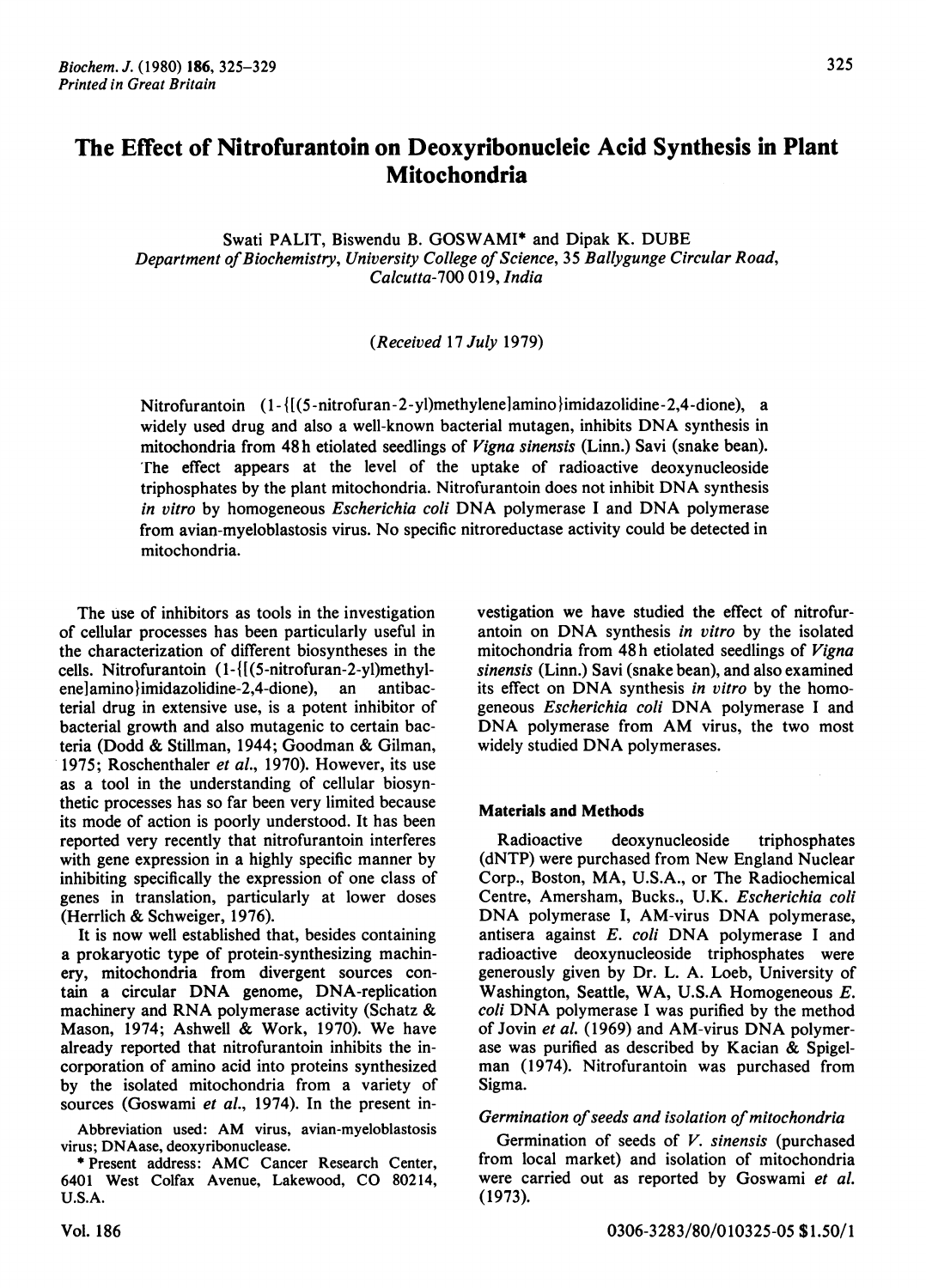#### Incorporation of radioactive dNTP by isolated mitochondria

The incubation mixture and reaction conditions are given in the legends to the Tables and Figures.

### Determination of radioactivity incorporated into mitochondrial DNA

The incubation was stopped by the addition of 1 ml of ice-cold 10%  $HCIO<sub>4</sub>$  containing 20 mmsodium pyrophosphate and was chilled for 10min. The incubation mixture was then centrifuged at 3000 $g$  for 10 min at 4 $\degree$ C. The supernatant was removed and the pellet was dissolved in 0.5ml of 0.2M-NaOH and heated in a boiling-water bath for 30min. The tubes were then chilled for 15min, and 5 ml of 10%  $HClO<sub>4</sub>$  containing 20 mm-sodium pyrophosphate was added to it for precipitation. The precipitate was collected on a glass-fibre filter disc and radioactivity was determined as described elsewhere in a liquid-scintillation spectrometer (Dube et al., 1977).

## Uptake of radioactive dNTP by the isolated plant mitochondria

The incubation mixture and reaction conditions are given in the legend of Fig. 1. The reaction was stopped by the addition of a large excess of unlabelled dNTP (corresponding to the radioactive dNTP used) and by the addition of <sup>5</sup> ml of ice-cold

buffer A (50mm-Tris/HCl, pH 7.4, containing 0.25 M-sucrose). The incubation mixture was rapidly filtered through a Millipore filter disc  $(0.45 \mu m)$  and was further washed with 15 ml of the same buffer (ice-cold). The filter paper discs were then dried and radioactivity was determined by the method described elsewhere (Dube & Loeb, 1976), in <sup>a</sup> liquidscintillation spectrometer.

## Determination of protein and DNA

Protein was determined by the method of Lowry et al. (1951) and the DNA was measured by the diphenylamine method of Burton (1956).

## Results and Discussion

When incubated with radioactive dGTP, isolated mitochondria from germinating seeds of  $V$ . sinensis incorporated the radioactivity into acid-insoluble material that was resistant to alkali but was hydrolysed into an acid-soluble product by hot trichloroacetic acid or  $HClO<sub>4</sub>$  and was also hydrolysed by pancreatic DNAase (Dipak K. Dube, unpublished work). The incorporation of radioactive dAMP into acid-insoluble material is increased with the increase in time of incubation (Fig.  $1b$ ), and hence truly represents DNA synthesis in vitro by plant mitochondria. The optimum conditions for mitochondrial DNA synthesis were also determined (results not shown).



Fig. 1. Effect of nitrofurantoin on (a) uptake and (b) incorporation of radioactive deoxyribonucleoside triphosphates into DNA by plant mitochondria

(a) The reaction mixture and incubation conditions are the same as given in the legend of Table 1. Portions (0.2 ml) were removed at different times of incubation. The reaction was stopped by the addition of excess unlabelled dGTP or dATP and <sup>1</sup> ml of ice-cold buffer A. Radioactivity was determined as described in the Materials and Methods section.  $\bullet$ , O, uptake of [<sup>3</sup>H]dGTP;  $\blacktriangle$ ,  $\triangle$ , uptake of [<sup>3</sup>H]dATP. (b) Reaction conditions are the same as given above. Acid insoluble radioactivity was determined as described in the Materials and Methods section.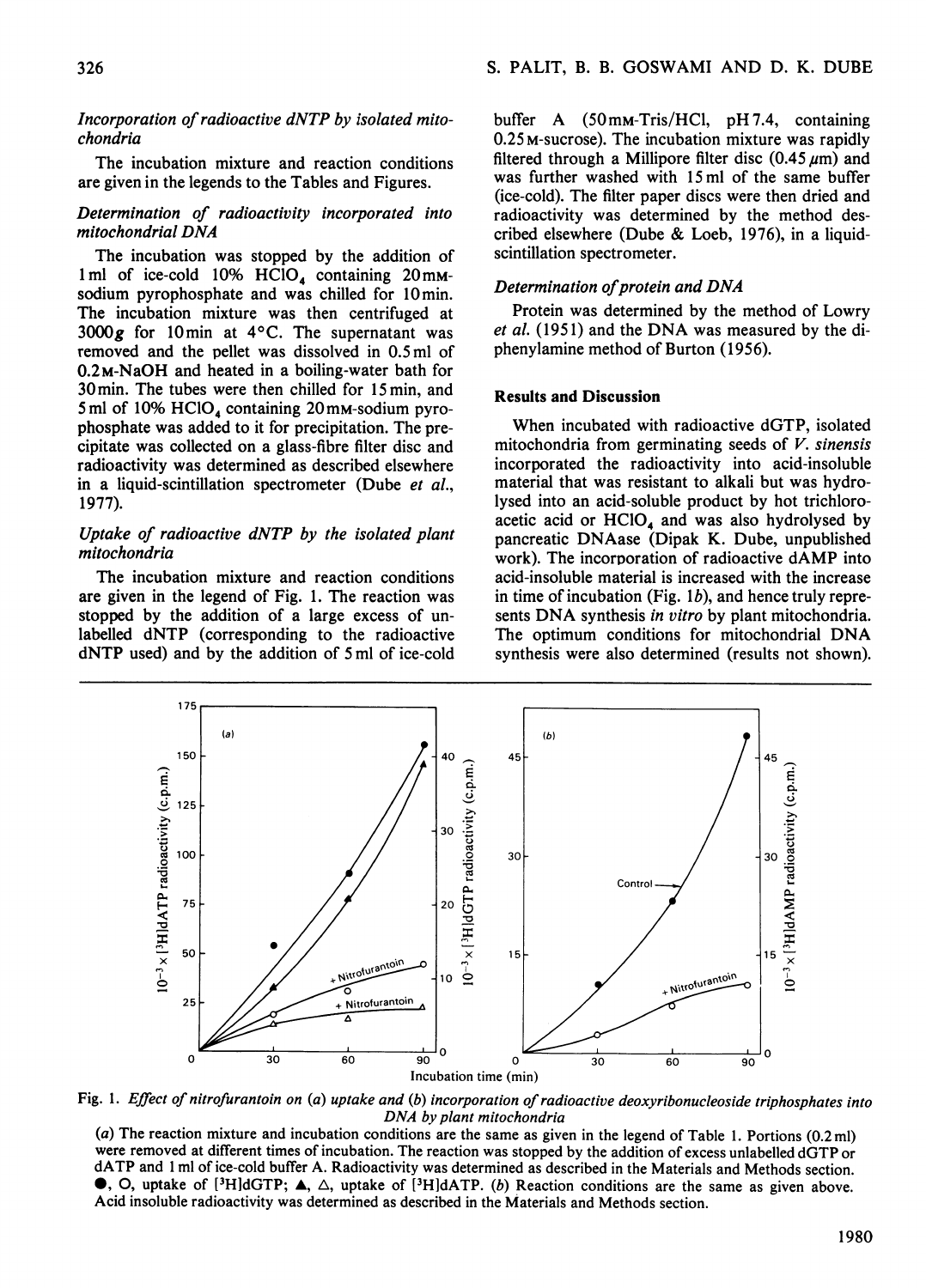Nitrofurantoin inhibits the incorporation of radioactive dNTP into mitochondrial DNA (Table <sup>1</sup> and Fig. 1b). Even at low concentration (10 $\mu$ g/ml), nitrofurantoin inhibits about 75% of the mitochondrial DNA synthesis.

Many carcinogens and/or mutagens may bind with DNA templates and subsequently inhibit DNA synthesis in vitro and decrease the fidelity of the process (Sirover & Loeb, 1974; Loeb et al., 1977). In order to examine if nitrofurantoin, a well known bacterial mutagen, inhibits DNA synthesis in vitro in this manner, we incubated activated calf-thymus DNA with nitrofurantoin for different time periods before the incorporation studies. DNA synthesis in vitro by AM-virus DNA polymerase, devoid of any DNAase activity (Battula et al., 1975), is not affected by preincubation of the template, which suggests that nitrofurantoin does not combine with

Table 1. Effect of nitrofurantoin on the incorporation of  $[3H]dGTP$  into DNA by plant mitochondria in vitro Assays were carried out in duplicate in a reaction mixture (total vol. 0.2ml) containing: 50mM-Tris/ HCl, pH 7.4,  $5 \text{mm-MgCl}_2$ , 0.25 mM-phosphoenolpyruvate,  $0.25$  mM-ATP,  $12.5 \mu$ M-dATP, -dTTP and -dCTP,  $0.25 \mu$ M-[<sup>3</sup>H]dGTP (7000-8000 c.p.m./  $(7000 - 8000 \text{ c.p.m.})$ pmol), 0.25M-sucrose and 0.8-1mg of mitochondrial protein. The reaction mixture was incubated for 90 min at 37°C with constant shaking. The reaction was stopped by the addition of <sup>1</sup> ml of (ice-cold) 10% HClO<sub>4</sub> containing 20 mm-sodium pyrophosphate.

|                |                  | Incorporation<br>(pmol of [3H]dGMP/ |
|----------------|------------------|-------------------------------------|
| Addition       | Amount $(\mu g)$ | mg of DNA)                          |
| None           |                  | 0.61                                |
| Nitrofurantoin | 2                | 0.126                               |
|                | 5                | 0.107                               |
|                | 10               | 0.006                               |

DNA (Table 2). The inhibition of mitochondrial DNA synthesis by nitrofurantoin may be due to the inhibition of dNTP uptake or due to the inhibition of mitochondrial DNA polymerase activity or both. In order to clarify this point, we examined the effect of the drug on the uptake of radioactive dNTP, namely [<sup>3</sup>H]dATP, [<sup>3</sup>H]dATP and [<sup>3</sup>H]dGTP, by plant mitochondria. The results shown in Fig.  $1(a)$  indicate that nitrofurantoin inhibits drastically the uptake of both [3HIdATP and [3H]dGTP. Moreover, the effect appears at the early stage of incubation. However, the inhibition of dNTP uptake is not specific for dNTP. Nitrofurantoin also inhibits the incorporation of [3Hluridine into mitochondrial RNA and its uptake by plant mitochondria (Fig. 2). Addition of ATP in the incubation system does not reverse the inhibitory effect of nitrofurantoin. Hence it appears that inhibition by nitrofurantoin of the synthesis of RNA and DNA in isolated plant mitochondria is primarily due to the inhibition of uptake of nucleic acid precursors within the mitochondria. To understand more about the mode of action of nitrofurantoin, we preincubated mitochondria with the drug  $(50 \,\mu\text{g/ml})$  at 37°C for 10min. The pretreated mitochondria were then washed with iso-osmotic buffer, and the washed mitochondria were subsequently used for incorporation and uptake studies. The results given in Fig. 3 indicate that the inhibitory effect of nitrofurantoin is reversed, due to the washing of pretreated mitochondria. From these results it may be suggested that the presence of nitrofurantoin in the incubation mixture is an essential prerequisite for its inhibitory effect. From these data one can also rule out the possibility of the presence of specific nitroreductase activity in mitochondria that can convert nitrofurantoin into its active metabolite (McCann & Ames, 1976; McCalla et al., 1971). This conclusion is further substantiated by the results given in Table 3,

Table 2. Effect of nitrofurantoin on DNA synthesis in vitro by homogeneous E. coli DNA polymerase <sup>I</sup> and AM-virus DNA polymerase

Assays were carried out in duplicate in <sup>a</sup> reaction mixture (total vol. 0.1 ml) containing: 50mM-Tris/HCl, pH 7.4, 5-10 mm-MgCl<sub>2</sub>, 1 mm-dithiothreitol, 25  $\mu$ m-dATP, -dCTP and -dTTP, 20 $\mu$ m-[<sup>3</sup>H]dGTP (50-100 c.p.m./pmol), 20 µg of 'activated' calf-thymus DNA and DNA polymerase enzyme (0.4 unit of DNA polymerase I or 0.2- $0.4 \mu$ g of AM-virus DNA polymerase). The reaction was incubated for 30 and 50 min with DNA polymerase I (Pol. I) and AM-virus DNA polymerase respectively at 37°C. Radioactivity in the acid-insoluble material was determined as described in Materials and Methods section.

|                |                     | Amount of [3H]dGMP incorporated (pmol) |                         |  |
|----------------|---------------------|----------------------------------------|-------------------------|--|
| Addition*      | Concn. $(\mu g/ml)$ | Pol. I                                 | AM-virus DNA polymerase |  |
| None           |                     | 53                                     | 131                     |  |
| Nitrofurantoin | 50                  | 54                                     | 113                     |  |
|                | 200                 | 40                                     | 103                     |  |
|                | 400                 | 49                                     | 98                      |  |

\* Activated DNA and nitrofurantoin were preincubated for 30 min at 25°C.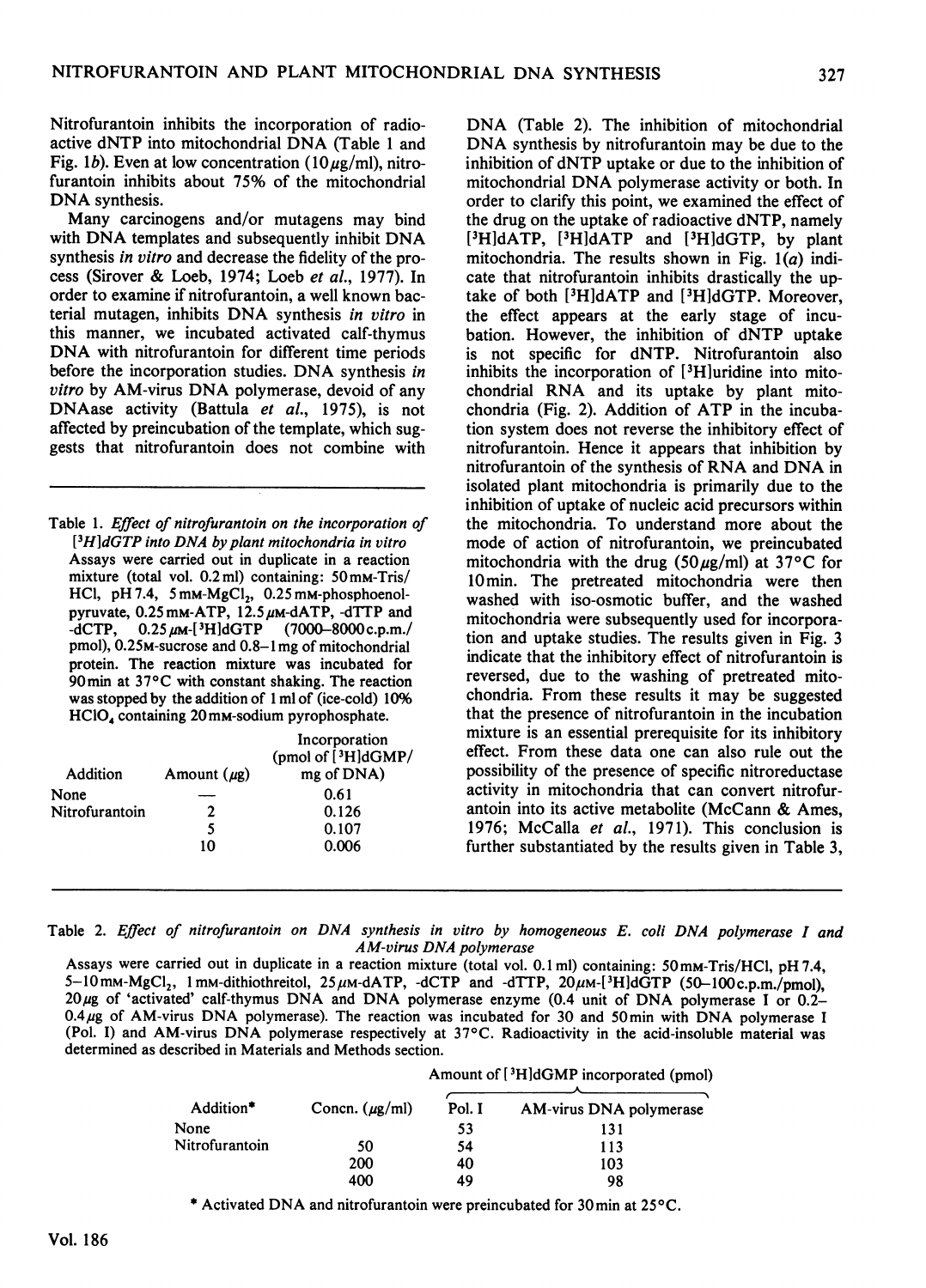

Fig. 2. Effect of nitrofurantoin on the (a) incorporation and (b) uptake of [3H]uridine by plant mitochondria (a) The complete incubation system contained, in a total volume of 0.5 ml, 1  $\mu$ mol of ATP, 5  $\mu$ mol of MgCl<sub>2</sub>, 125  $\mu$ mol of sucrose,  $25\mu$ mol of Tris/HCl buffer, pH 7.4, 0.5  $\mu$ Ci of uridine (sp. radioactivity 6200 mCi/mmol), and 800  $\mu$ g of mitochondrial protein; 50mM-KCl and 0.5 mM-GTP and -CTP were added as indicated. The reaction was incubated for 1 h at 37 $\degree$ C with constant shaking and was stopped by the addition of equal volume of ice-cold 10% (w/v) trichloroacetic acid and the precipitated material was collected on membrane filters (Millipore, 25 mm diam., 0.45  $\mu$ m pore size). After being washed with a further  $25 \text{ ml}$  of ice-cold  $5\%$  (w/v) trichloroacetic acid, the filter papers were dried under an i.r. lamp and counted for radioactivity in a liquid-scintillation spectrometer.  $\bullet$ , Control; O, +nitrofurantoin (20 $\mu$ g). (b) The reaction conditions are as described in the legend to Fig. 2(*a*). After the specified time, 2 ml of ice-cold medium A was added and the contents filtered rapidly through Millipore membrane filters. After being washed rapidly with a further 25 ml of ice-cold medium A, the filter papers were dried under an i.r. lamp and counted for radioactivity as described in the Materials and Methods section.



Fig. 3. (a) Uptake and (b) incorporation of radioactive deoxynucleoside triphosphate in mitochondria pretreated with nitrofurantoin

The reaction mixture and incubation conditions are given in the Materials and Methods section. The enzyme was preincubated with nitrofurantoin at 20°C for different time periods as indicated.